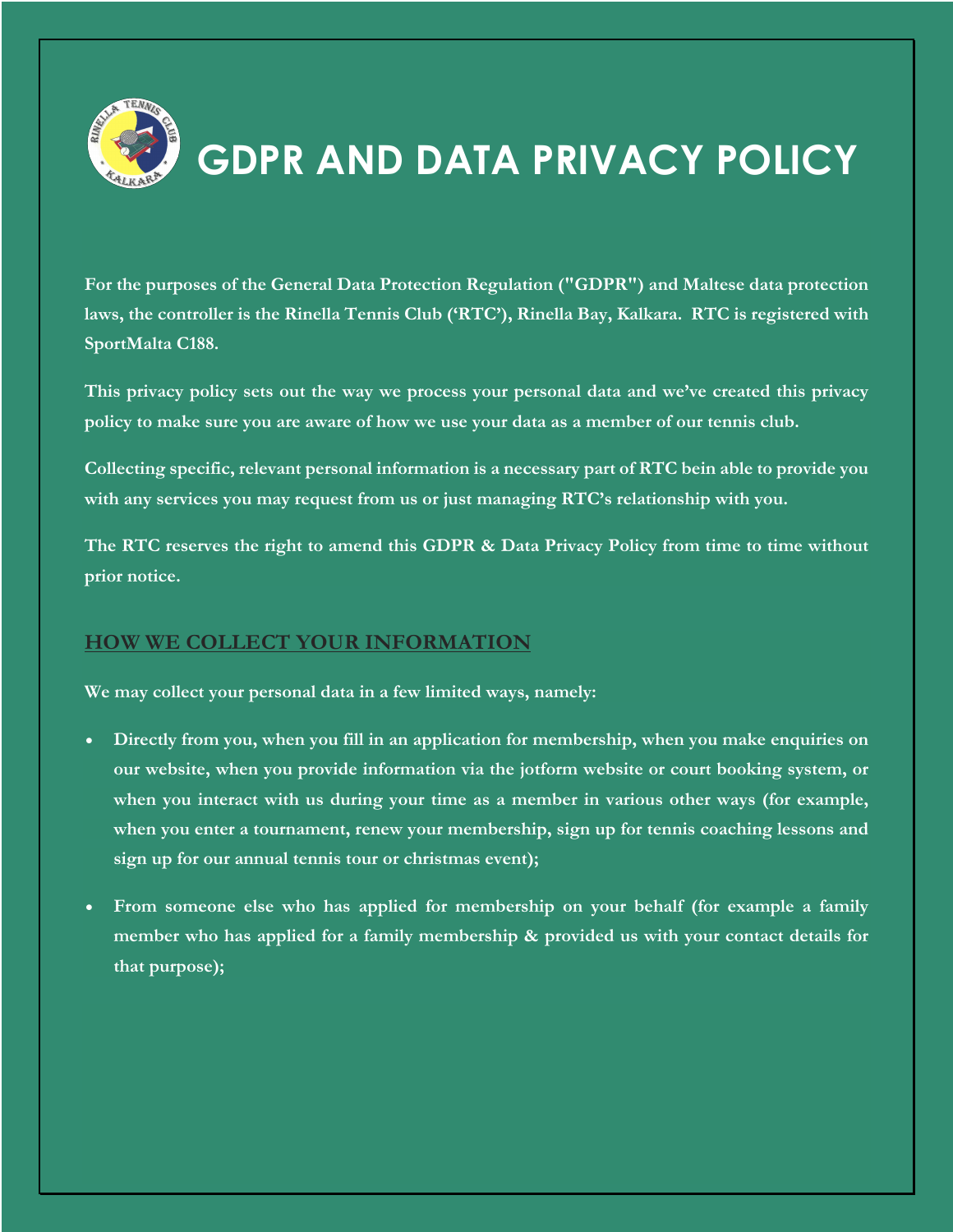## **THE TYPES OF INFORMATION WE COLLECT**

**We may collect the following types of personal data about you:**

- **Contact and communications information, including your contact details (including email address(es), telephone numbers and residential address(es) and records of communications and interactions we have had with you) – Data is used to communicate with you.**
- **Gender, Date of Birth, Passport and/or Identity card details; - Data is used for addressing in emails, organising events that are age or gender specific (e.g ladies social tournaments), to determine tennis classifications (junior/adults) and/or for the purpose of booking flights when you apply for our annual summer tennis tour.**
- **Bank Account Details – if you have asked us to process a refund to your bank account.**
- **Certain other information which you volunteer when making use of your membership benefits (for example, when attending trophy nights or making court bookings);**
- **Photos and videos that are taken from CCTV cameras (to ensure security of premises & prevent crime) and during social events / tournaments.**

# **OUR BASIS FOR PROCESSING PERSONAL DATA AND THE PURPOSES FOR WHICH WE USE IT**

- **Performance of a contract. In order for RTC to offer you the relevant services following your enrolment as a member of the RTC.**
- **Pursuit of legitimate interests. In some cases, we may use your personal information to pursue legitimate interests of our own e.g. research & statistical analysis**
- **Consent. RTC may also process your personal data on the basis of consent you give on enrolment or at renewal stage.**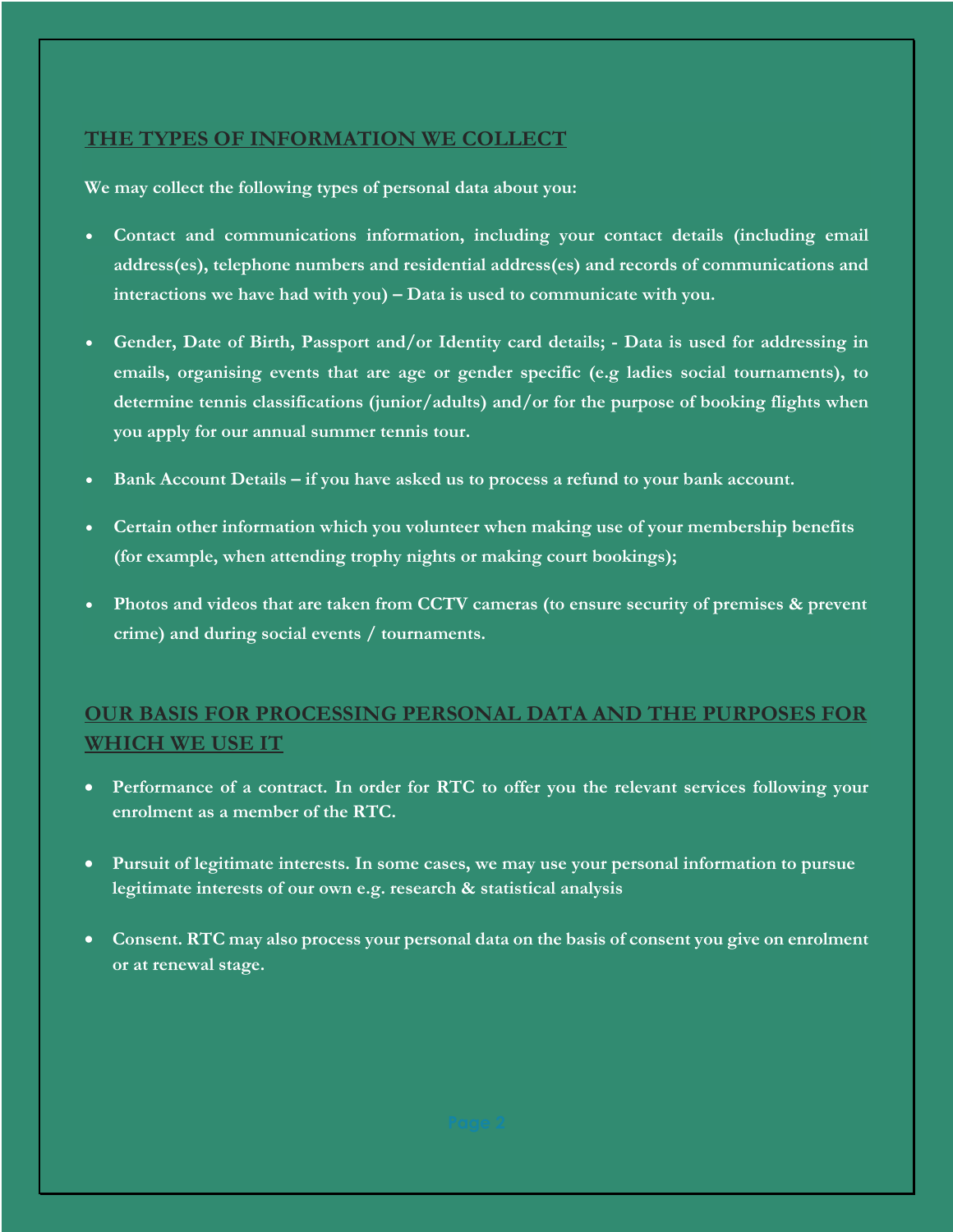• **Compliance with our legal obligations. In some cases, RTC needs to process your personal data in order to comply with its legal obligations. For example, we need to process personal data in order to comply with health and safety legislation and assist with investigations by police and/or other competent authorities.**

#### **HOW WE USE YOUR PERSONAL DATA**

**Personal data provided to us will be used for the purposes set out at the time of collection.**

**More generally, we will use your personal data for the following purposes:**

- **Administration of your RTC membership, including informing you about court/facilities, tennis tournaments, court opening hours and membership renewals;**
- **Fulfillment of orders for goods and services, including court bookings and the purchase of tennis equipment.**
- **Research and statistical analysis about who is playing tennis at our club or participating in RTC tournaments;**
- **Communications and updates about the RTC that we think may be of interest to you;**
- **Storing your details on the software platform we use for our membership database / court booking system;**
- **where this is necessary for our legitimate interests (for example in increasing use of our the RTC facilities and participation in the game generally);**
- **Promoting the RTC and promoting goods and services we offer (for example, tennis apparel and requiments, tennis courses etc.) where we think this will be of interest to you;**
- **Use on the Club's website, social media pages and press releases**
- where this is necessary for our legitimate interests (or the legitimate interests of a third party), **and/or where we have your consent, as applicable.**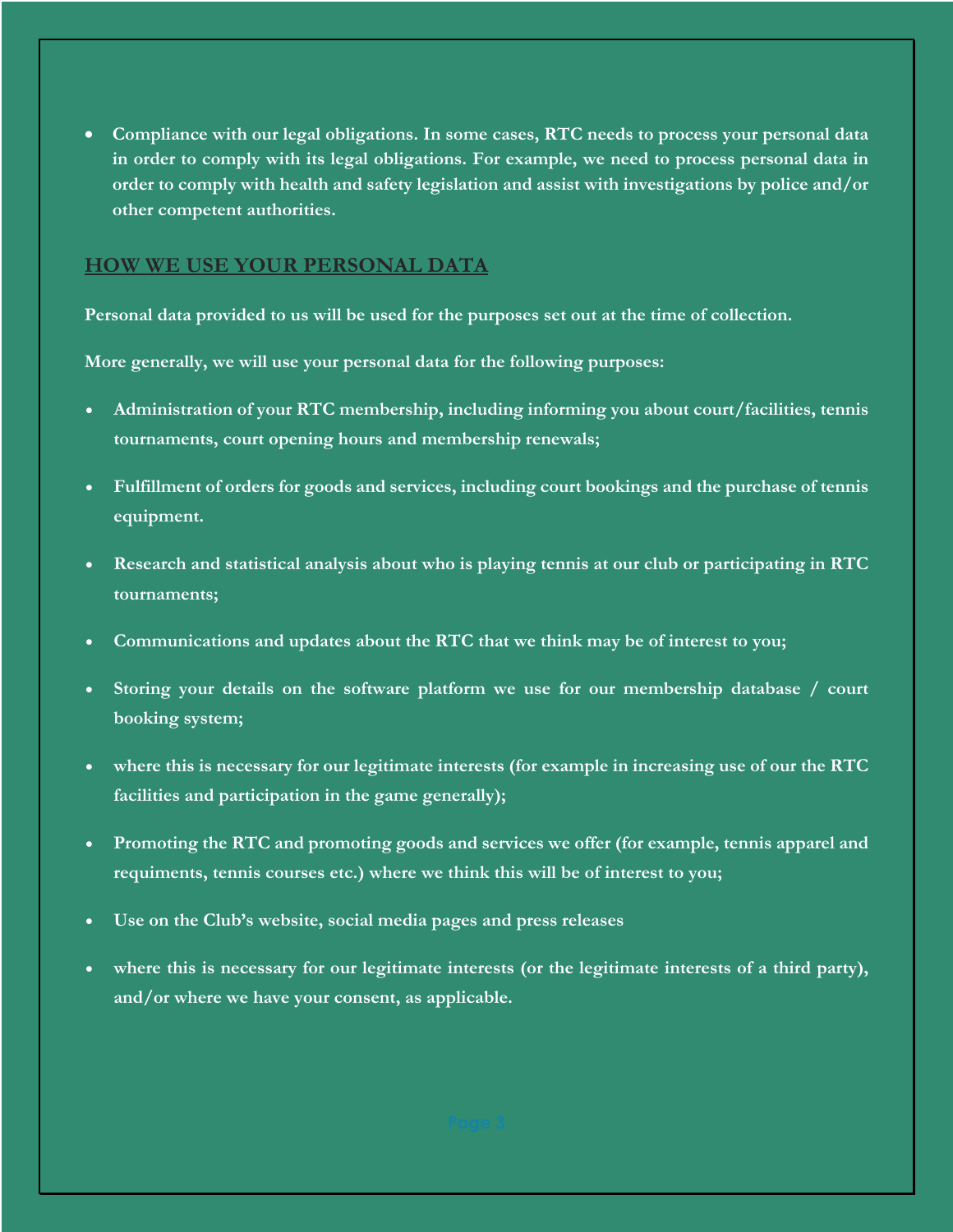#### **HOW WE PROTECT YOUR PERSONAL DATA**

- **We will not transfer your personal data outside the EU without your consent.**
- **We have implemented generally accepted standards of technology and operational security in order to protect personal data from loss, misuse, or unauthorised alteration or destruction.**
- **Please note that when transmitting data to us over the internet, there is a risk that this may not be 100% secure, depending on your internet connection or personal computer software.**
- **Any payments taken from you online will be taken through a recognised online secure payment system.**
- **We will notify you as soon as possible after we are aware of it in the event of any breach of your personal data which might expose you to serious risk.**

#### **YOUR PREFERENCES**

**We will always respect your wishes in respect of what type of communications you want to receive from us and how you want to receive them. There are some communications, however, that we need to send you regardless of your preferences in order for us to fulfil our contractual obligations to you as a member of the RTC. Examples of these essential service communications are:**

- **Membership related communication such as membership renewal reminders, notices of formal meetings and other social events, tennis tournaments applications and other general information emails e.g. RTC court unavailabilites.**
- **Records of transactions, such as paypal transactions / receipts (as applicable);**

**You are in control of how we communicate with you. You can update your choices and/or your contact details by contacting our club secretary:**

**Dr Andrew Stafrace Email: rinellatennisclub@gmail.com**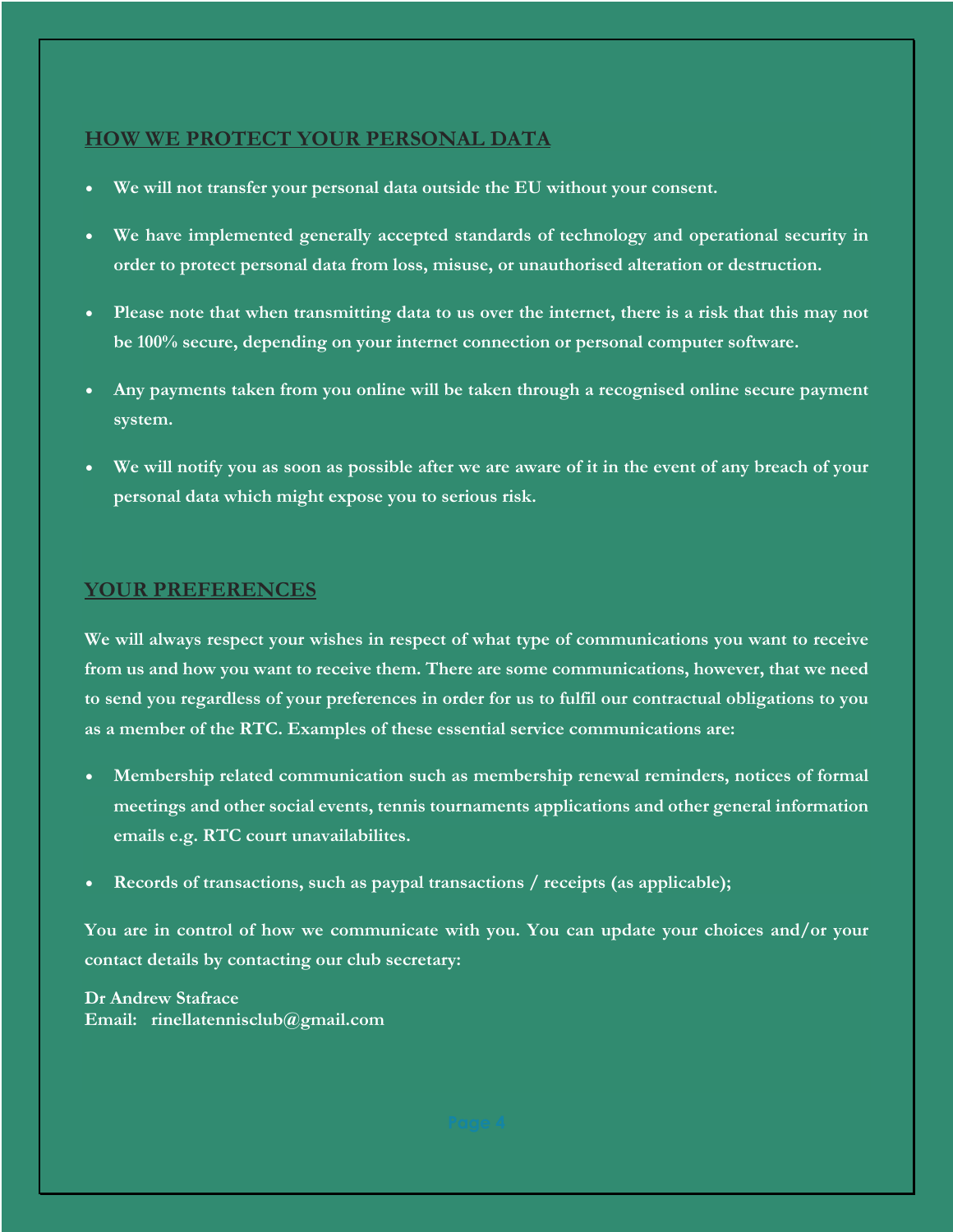# **WITH WHOM DO WE SHARE THE PERSONAL DATA THAT WE HAVE COLLECTED ABOUT YOU?**

**We do not sell or share your personal data for other organisations to use other than as set out below. This includes sponsorship partners who do not have access to the members' data.** 

**Personal data collected and processed by us may be shared with the following third parties, where necessary:**

- **RTC Committee Members, RTC appointed coaches & volunteers, for the purposes of administering your membership and giving you access to the membership benefits to which you are entitled.**
- **Other members of the club or participants of RTC tournaments, where this is necessary for tournament purposes. In such cases, only your telephone / mobile details will be shared.**

#### **HOW LONG YOUR INFORMATION IS KEPT**

• **We will process your personal data for as long as we need it to comply with our legal obligations, fulfil our contractual obligations towards you and/or pursue our legitimate interests. For most membership data, this means we retain it for so long as you have a valid membership and for a period of five years after your last interaction with us (for accounting, tax reporting and recordkeeping purposes).**

#### **YOUR RIGHTS**

**Under certain circumstances, by law you have the right to:**

- **Request access to your personal data, which enables you to receive a copy of the personal data we hold about you and to check that we are lawfully processing it.**
- **Request correction of the personal data that we hold about you. This enables you to have any incomplete or inaccurate information we hold about you corrected.**